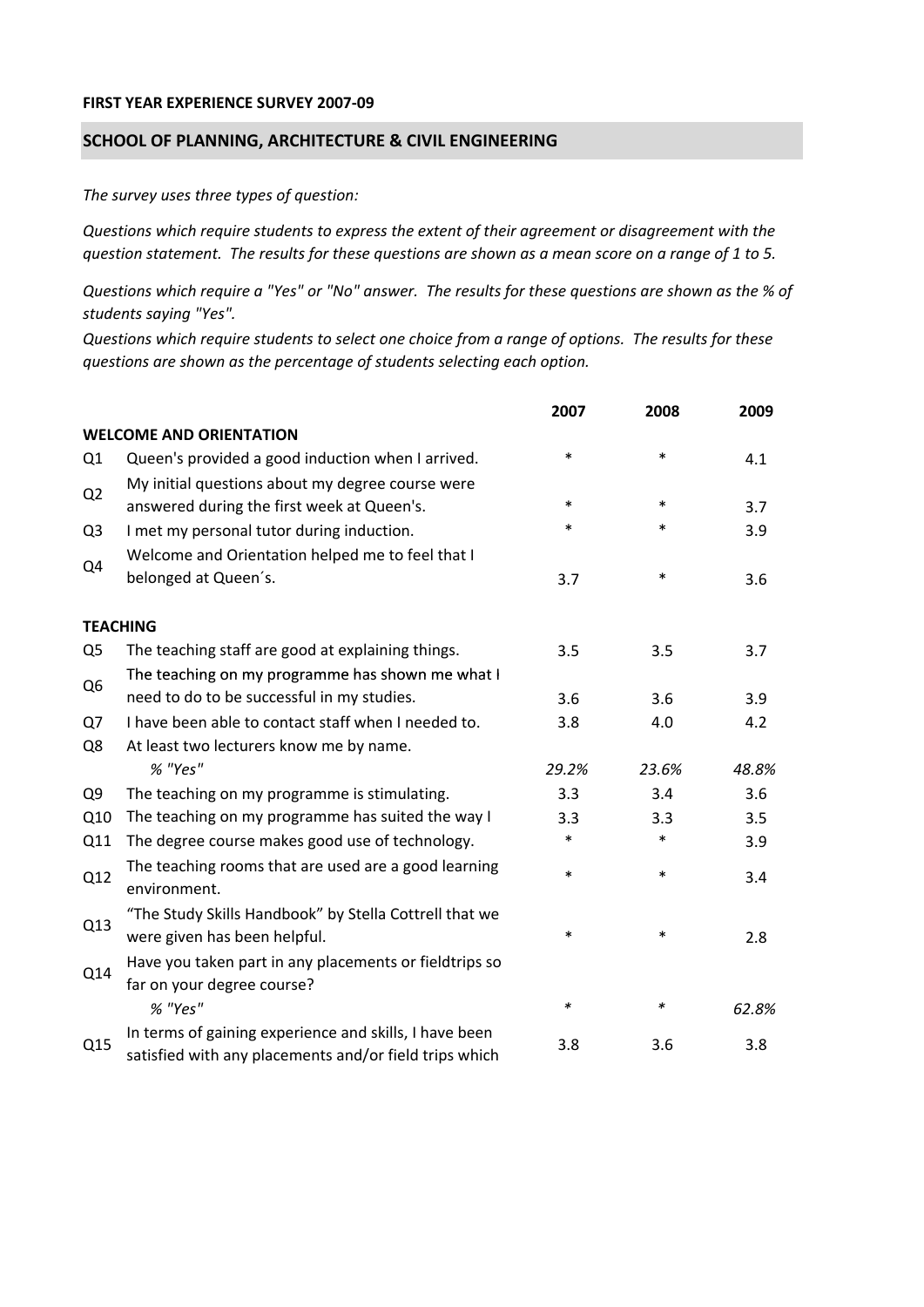|                 |                                                                                                      | 2007   | 2008   | 2009   |
|-----------------|------------------------------------------------------------------------------------------------------|--------|--------|--------|
|                 | <b>ASSESSMENT AND FEEDBACK</b>                                                                       |        |        |        |
| Q16             | Feedback on my work has been prompt (within three<br>weeks of submission of the work).               | 3.4    | 3.4    | 3.9    |
| Q17             | Feedback on my work has helped me in my learning.                                                    | 3.5    | 3.6    | 3.9    |
| Q18             | The criteria used in assessing work were made clear at<br>the beginning of my programme.             | 3.5    | 3.7    | 3.7    |
| Q19             | I am satisfied with my academic performance on my<br>modules.                                        | 3.4    | 3.4    | 3.6    |
|                 | <b>LEARNING RESOURCES</b>                                                                            |        |        |        |
| Q <sub>20</sub> | The library resources (eg, books, journals) are good<br>enough for my needs.                         | 4.2    | 4.0    | 4.2    |
| Q21             | The library services (eg, borrower services, information,<br>training) are good enough for my needs. | 4.2    | 4.0    | 4.1    |
| Q <sub>22</sub> | I have been able to access computers when I needed to.                                               | 4.3    | 4.3    | 4.4    |
| <b>SERVICES</b> |                                                                                                      |        |        |        |
|                 | Where I have used them, I have been satisfied with the following:                                    |        |        |        |
| Q <sub>23</sub> | <b>Accommodation Office</b>                                                                          | 3.7    | 3.8    | 4.0    |
| Q24             | <b>Admissions Office</b>                                                                             | 4.1    | 3.8    | 3.8    |
| Q <sub>25</sub> | <b>Campus Eating Places</b>                                                                          | $\ast$ | $\ast$ | 3.8    |
| Q <sub>26</sub> | Careers Services, Work Placement Centre, Jobshop                                                     | 3.8    | 3.4    | 3.7    |
| Q27             | <b>Counselling Service</b>                                                                           | $\ast$ | $\ast$ | 3.7    |
| Q <sub>28</sub> | <b>Disability Services</b>                                                                           | 3.4    | 3.5    | 3.8    |
| Q <sub>29</sub> | <b>Health Services</b>                                                                               | 4.2    | 3.6    | $\ast$ |
| Q30             | <b>Finance Office</b>                                                                                | 3.9    | 3.6    | 4.0    |
| Q <sub>31</sub> | Learning Development Service                                                                         | $\ast$ | $\ast$ | 3.6    |
| Q <sub>32</sub> | Queen's International                                                                                | 3.9    | 3.2    | 3.3    |
| Q <sub>33</sub> | Queen's Sport (PEC)                                                                                  | $\ast$ | $\ast$ | 4.2    |
| Q34             | Student Jobshop                                                                                      | $\ast$ | $\ast$ | 3.7    |
| Q <sub>35</sub> | <b>Student Records and Examinations</b>                                                              | 4.0    | 3.3    | 4.0    |
| Q36             | <b>Student Support</b>                                                                               | 4.0    | 3.5    | $\ast$ |
| Q <sub>37</sub> | <b>Student Guidance Centre</b>                                                                       | $\ast$ | 4.1    | 4.1    |
| Q38             | <b>Students' Union</b>                                                                               | *      | $\ast$ | 4.4    |
| Q39             | University Clubs and Societies                                                                       | *      | $\ast$ | 4.0    |
| Q40             | The Students' Union has enhanced my experience at<br>Queen's                                         | $\ast$ | $\ast$ | 3.8    |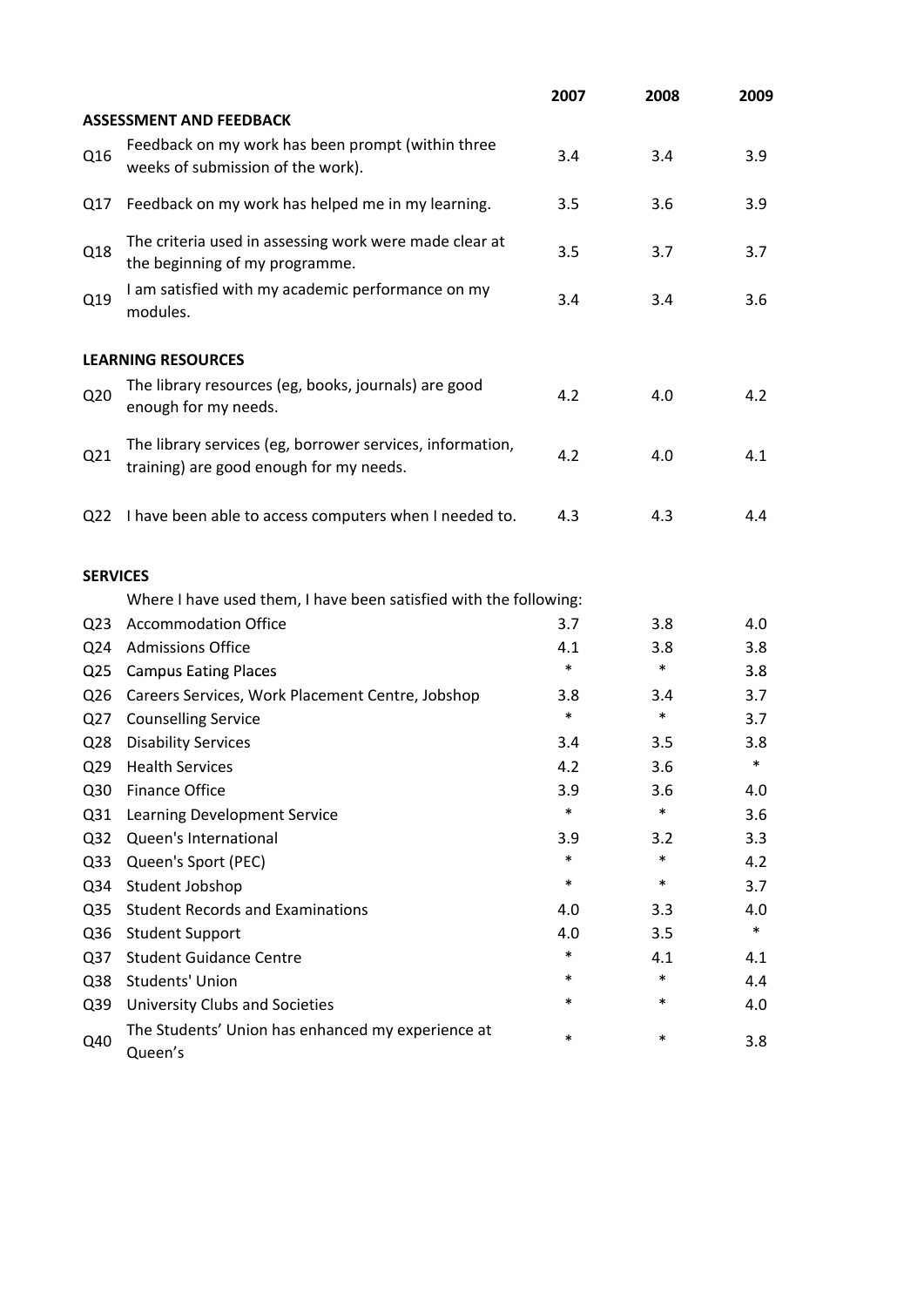|                 |                                                                                                  | 2007   | 2008   | 2009 |
|-----------------|--------------------------------------------------------------------------------------------------|--------|--------|------|
| <b>ADVICE</b>   |                                                                                                  |        |        |      |
|                 | I have received sufficient guidance about the academic choices open to me:                       |        |        |      |
| Q41             | Pre-Admission (from Admissions Office)                                                           | 3.4    | 3.3    | 3.3  |
| Q42             | Post-admission (from Schools, Academic Staff)                                                    | 3.5    | 3.4    | 3.3  |
| Q43             | From other staff in the School (once I had arrived at                                            | *      | $\ast$ | 3.4  |
| Q44             | Queen's information on tuition fees and bursaries was<br>helpful.                                | $\ast$ | $\ast$ | 3.4  |
|                 | The most useful source of information on tuition fees                                            |        |        |      |
| Q45             | and financial support was:                                                                       |        |        |      |
|                 | Secondary School                                                                                 | 27.7%  | 29.2%  | ∗    |
|                 | E&LB/LEA                                                                                         | 24.6%  | 20.2%  | *    |
|                 | <b>UCAS</b>                                                                                      | 16.9%  | 16.9%  |      |
|                 | Queen's literature (leaflets, correspondence)                                                    | 21.5%  | 13.5%  | *    |
|                 | Queen's website                                                                                  | 6.2%   | 13.5%  | *    |
|                 | Other                                                                                            | 3.1%   | 6.7%   | *    |
|                 | PERSONAL DEVELOPMENT                                                                             |        |        |      |
| Q46             | My programme requires me to work with other<br>students.                                         | 4.5    | 4.2    | 4.6  |
| Q47             | I have received sufficient advice about Personal<br>Development Planning (PDP).                  | 2.8    | 2.8    | 3.1  |
| Q48             | I am not as motivated towards my studies as I should<br>be.                                      | 2.9    | 2.9    | 3.0  |
| Q49             | Having Personal Tutors for first year students is a good<br>idea.                                | $\ast$ | $\ast$ | 3.5  |
| Q50             | I haven't done the background reading expected of me.                                            | 3.0    | 3.2    | 3.3  |
| Q51             | Academic work at this level is harder than I expected it<br>to be.                               | 3.1    | 2.8    | 2.8  |
| Q <sub>52</sub> | I feel I have made the right choice of programme.                                                | 3.8    | 3.9    | 4.0  |
| Q53             | I know what I want to do when I graduate.                                                        | 3.6    | 3.6    | 3.7  |
| Q54             | I am confident that my programme will lead to a job at<br>a level that matches my qualification. | 4.1    | 4.0    | 4.1  |
| Q <sub>55</sub> | I enjoy the social side of being at Queen's.                                                     | 4.2    | 3.9    | 4.3  |
| Q56             | I know about Degree Plus.                                                                        | $\ast$ | $\ast$ | 2.8  |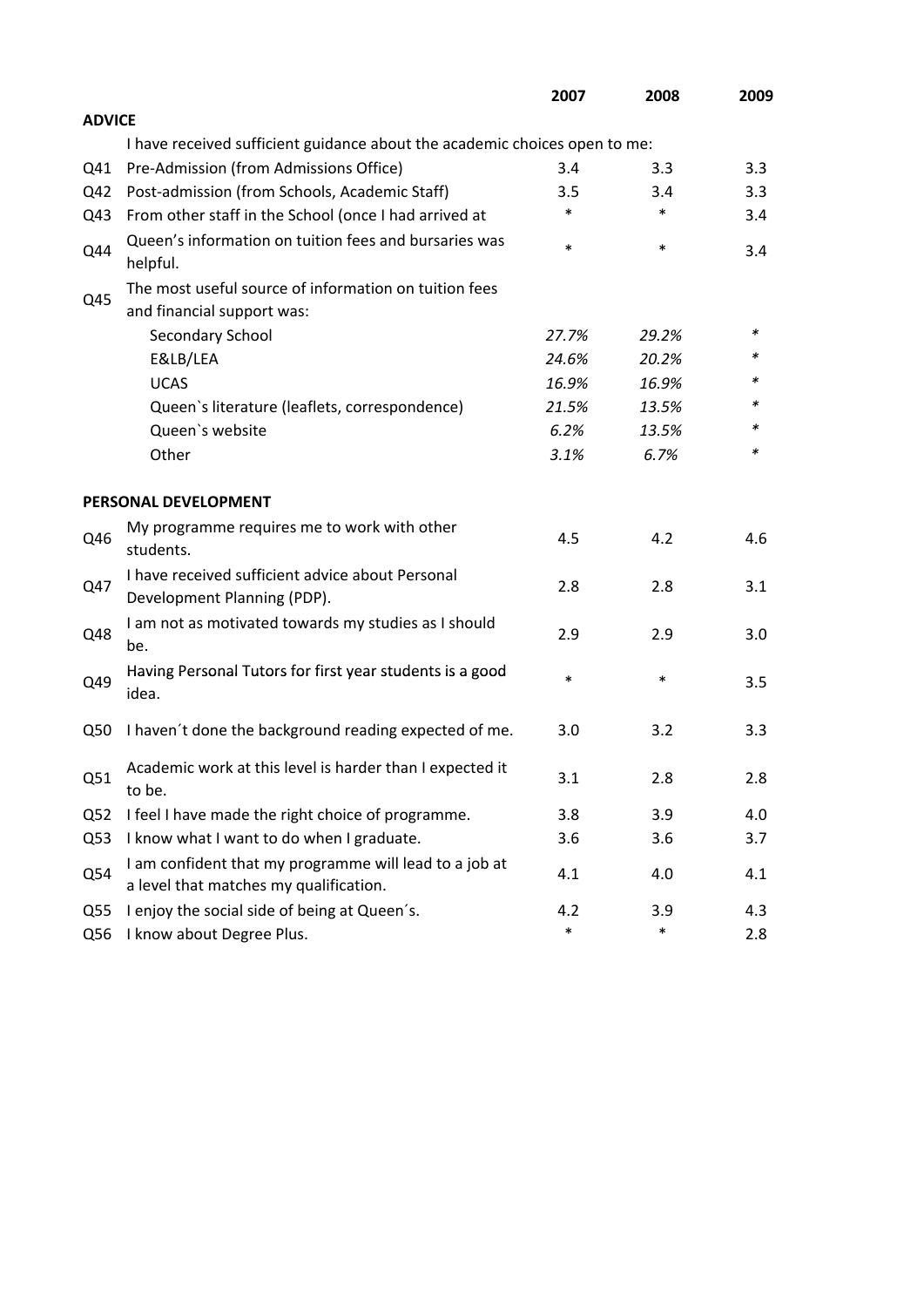|     |                                                                        | 2007  | 2008  | 2009  |
|-----|------------------------------------------------------------------------|-------|-------|-------|
|     | <b>ORGANISATION AND MANAGEMENT</b>                                     |       |       |       |
|     | How many hours of time-tabled classes (eg, lectures,                   |       |       |       |
| Q57 | tutorials, seminars, practicals) have you had scheduled                |       |       |       |
|     | $0 - 6$                                                                | 16.9% | 13.5% | 5.8%  |
|     | $7 - 12$                                                               | 12.3% | 12.4% | 12.8% |
|     | $13 - 18$                                                              | 9.2%  | 6.7%  | 4.7%  |
|     | 19-24                                                                  | 46.2% | 42.7% | 52.3% |
|     | $25+$                                                                  | 15.4% | 24.7% | 24.4% |
|     | How many days per week during term-time do you                         |       |       |       |
| Q58 | typically come to Queen's to study?                                    |       |       |       |
|     | 1                                                                      | 1.6%  | 2.3%  | 1.2%  |
|     | $\overline{2}$                                                         | 6.3%  | 1.1%  | 0.0%  |
|     | 3                                                                      | 17.2% | 17.0% | 10.6% |
|     | 4                                                                      | 21.9% | 18.2% | 16.5% |
|     | $5+$                                                                   | 53.1% | 61.4% | 71.8% |
|     |                                                                        |       |       |       |
|     | <b>STUDY LIFE BALANCE</b>                                              |       |       |       |
| Q59 | Where are you living while you are attending Queen's?                  |       |       |       |
|     | At Home                                                                | 24.6% | 32.6% | 29.1% |
|     | Other private accommodation                                            | 29.2% | 20.2% | 26.7% |
|     | University run accommodation                                           | 46.2% | 47.2% | 44.2% |
| Q60 | Have you been required to take on employment (part-                    |       |       |       |
|     | time, full-time) to finance yourself through university?               |       |       |       |
|     | % "Yes"                                                                | 63.1% | 62.9% | 64.0% |
| Q61 | Please select the number of hours you work in your job<br>per week:    |       |       |       |
|     | $1-5$                                                                  | 5.0%  | 3.6%  | 5.5%  |
|     | $6 - 10$                                                               | 30.0% | 30.4% | 36.4% |
|     | $10 - 15$                                                              | 45.0% | 41.1% | 32.7% |
|     | 16-20                                                                  | 7.5%  | 16.1% | 18.2% |
|     | $21 - 25$                                                              | 7.5%  | 5.4%  | 5.5%  |
|     | $26+$                                                                  | 5.0%  | 3.6%  | 1.8%  |
| Q62 | I find it difficult to balance academic and other commitments such as: |       |       |       |
|     | Social Life                                                            | 3.1   | 2.8   | 2.6   |
|     | Work (part-time, full-time)                                            | 3.0   | 2.8   | 2.8   |
|     | Caring for others (parent, partner, children)                          | 3.2   | 3.3   | 2.9   |